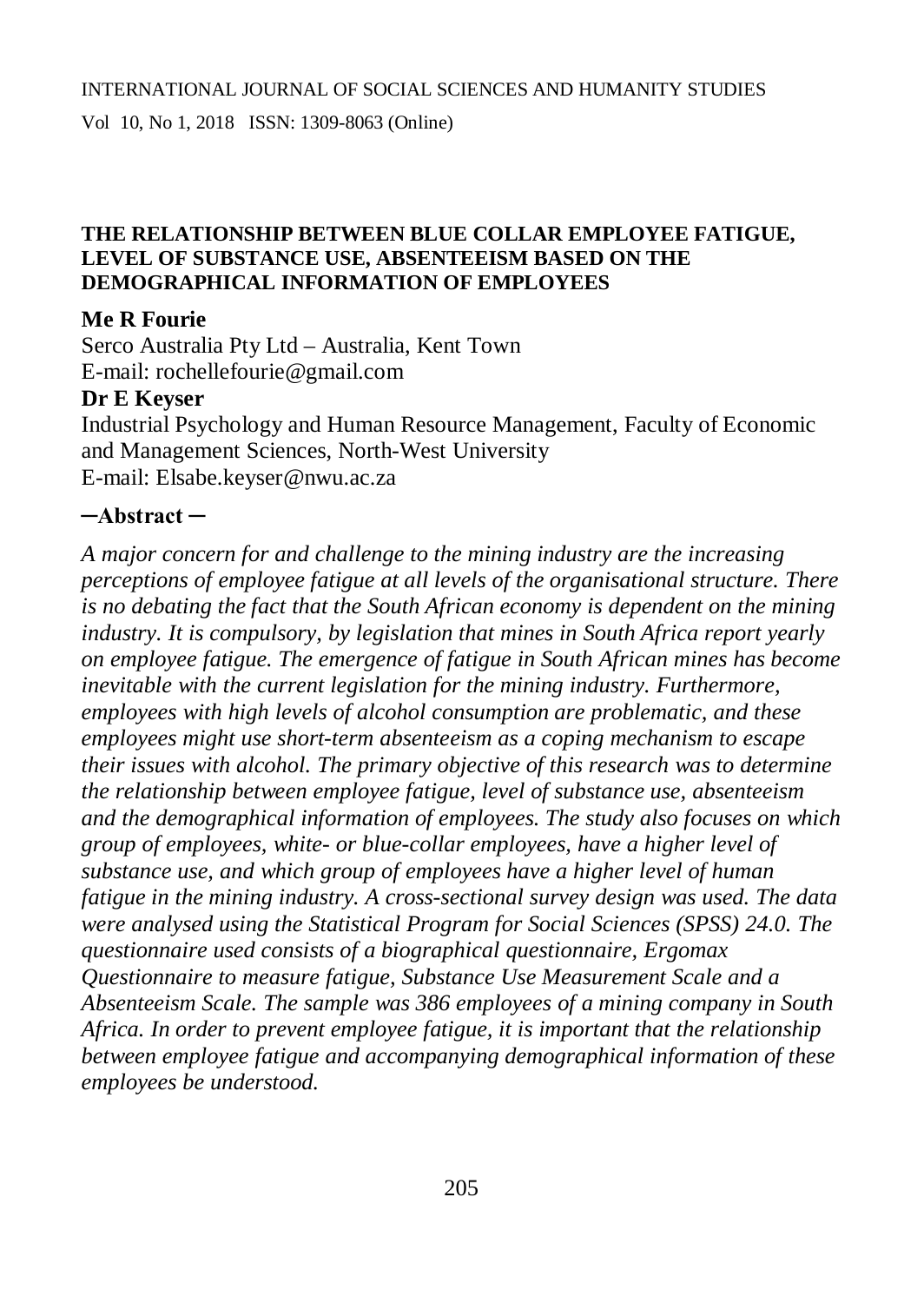**Key Words:** Employee fatigue, Substance use, Absenteeism, Blue-collar, White-collar, Mining industry

### **JEL Classification: L20**

# **1. INTRODUCTION**

One of the growing problems in our modern society is fatigue (Caldwell, Caldwell, & Schimidt, 2008; Asare et al., 2013). Internationally, interest in the causes and outcomes of work fatigue can be seen in the large collection of multidisciplinary literature that links employees' work-related fatigue and personal outcomes to working conditions and works attitudes of an employee (Frone & Tidwell, 2015). However, national research concerning the causes and outcomes of work fatigue is limited. It is emphasised by Ahmed, Babski-Reeves, DuBien, Webb, and Strawderman (2016) that the experience of fatigue, and the negative consequences thereof, has increased in recent decades but there is still a lack of clear understanding of fatigue in the workplace. Useche, Ortiz and Cendales (2017) emphasise that negative behavioural changes such as drinking, smoking, unhealthy diet and counterproductive work behaviour can be linked to the employee's working conditions.

The mining industry is characterised by long working hours with employees working and living away from their residence and family for long periods of time (Asare et al., 2013). One of the primary factors that significantly affect an employee's fatigue is the amount of time spent at the workplace and the duration of work-tasks (Ahmed, Babski-Reeves, DuBien, Webb & Strawderman, 2016). Overworked employees are at an increased risk of accidents due to sleep deprivation that results in fatigue and this, in turn, has an impact on their health and performance at work (Asare et al., 2013).

Ahmed, Babski-Reeves, DuBien, Webb, & Strawderman (2016) mention that despite consistent growth in mentally demanding jobs only a few studies have been reported on how these stressful jobs could increase an employee's fatigue. It is important to focus on the blue- and white-collar employees' work fatigue. Previous research only focuses on substance use and not levels of substance use. Consequently, existing studies mention blue- and white-collar employees but do not focus on the semi-skilled blue-collar, skilled blue-collar, low-level white-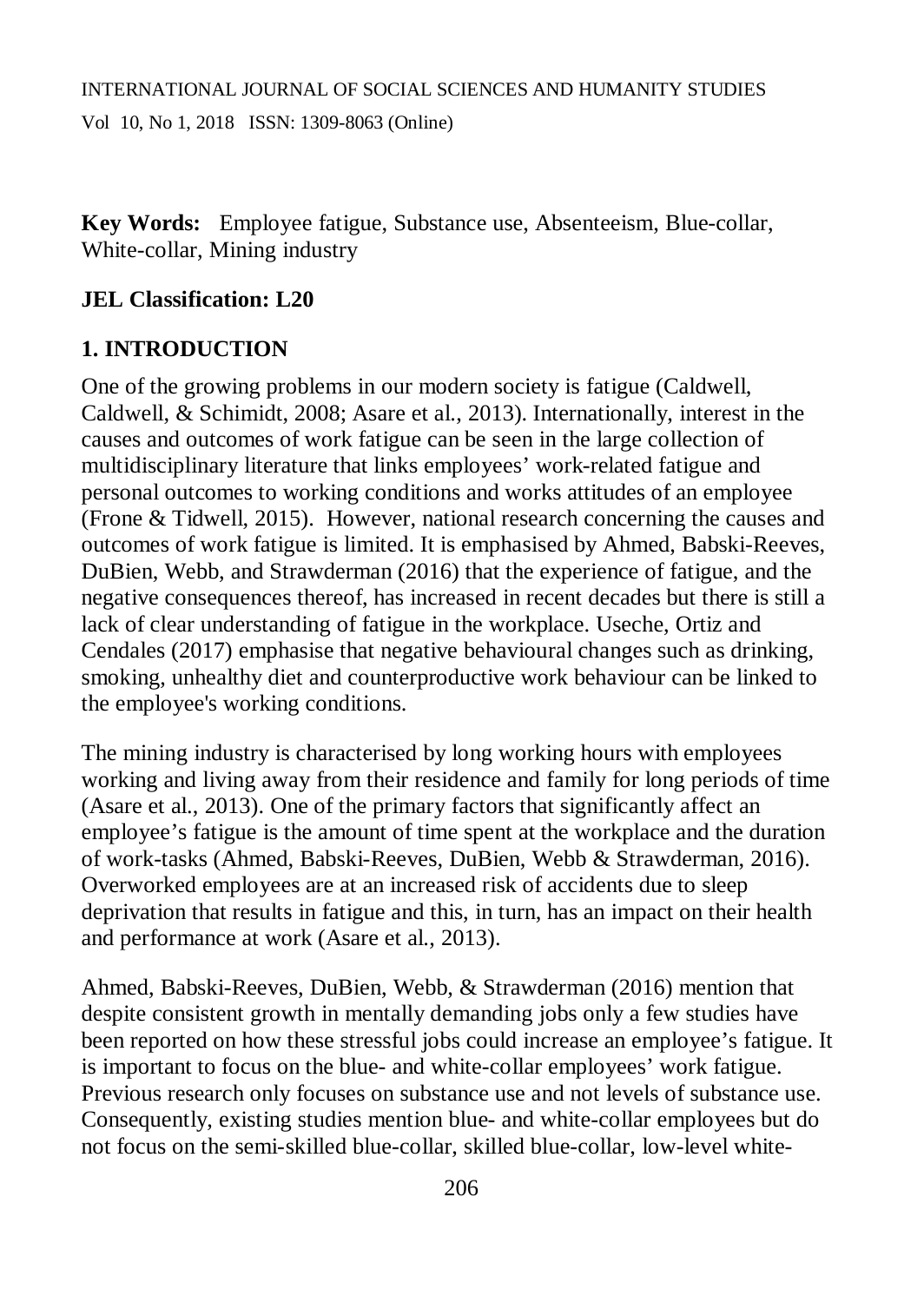Vol 10, No 1, 2018 ISSN: 1309-8063 (Online)

collar and intermediate white-collar employees as identified according to some of the mining companies in South Africa. Therefore, in this study, the focus will be given to the relationship between employee fatigue and levels of substance use of semi-skilled blue-collar, skilled blue-collar, low-level white-collar and intermediate white-collar employees. Fatigue studies suggest that the demographics of an employee could play a role in the experience of fatigue (Di Milia, Smolensky, Costa, Howarth, Ohayon, & Phillip, 2011). However, a few studies have addressed the link between fatigue and both individual and work outcomes. This study addresses the gap in current literature by examining the relationship between human-related fatigue, substance use, absenteeism and demographical variables. In this study, the researcher used the factors of fatigue according to the division of the Code of Good Practice within the Government Gazette of Mine Health and Safety Act 1996 No. R 1025. The code divided fatigue into six different factors: individual human factors, non-work factors, environment conditions, work-related factors, work scheduling and planning and night shift work that influence employee fatigue. In this study, the researchers only focus on fatigue by looking at the individual human factors.

The Code of Good Practice: Government Gazette of Mine Health and Safety Act 1996 No. R 1025 explain that individual human factors as characteristics such as gender, alcohol use, health conditions and general factors such as age, tenure, body weight and height. The terms human factors and ergonomics are used interchangeably by some, whereas others differentiate the two terms" (Handyside & Suresh, 2010, p. 123). It is, therefore, crucial to distinguish between the human factor and human error. The human factor "describes accident causality when the cause is attributed to the characteristics or behaviour of an individual or organisation, rather than structural or mechanical failure or some environmental or other contextual factors that are outside our control" (DeCola & Fletcher, 2006, p. 10).

Beaulieu (2005) states that another important individual human factor associated with fatigue is alcohol use, as a legally intoxicated person and a tired employee exhibit the same levels of performance impairments. Furthermore, sleep is profoundly impacted by alcohol as it is a powerful somnogen; severe alcohol consumption lessens the time to fall asleep, however, it affects the quality of sleep in the second half of the night. Insomnia was also found to be a direct result of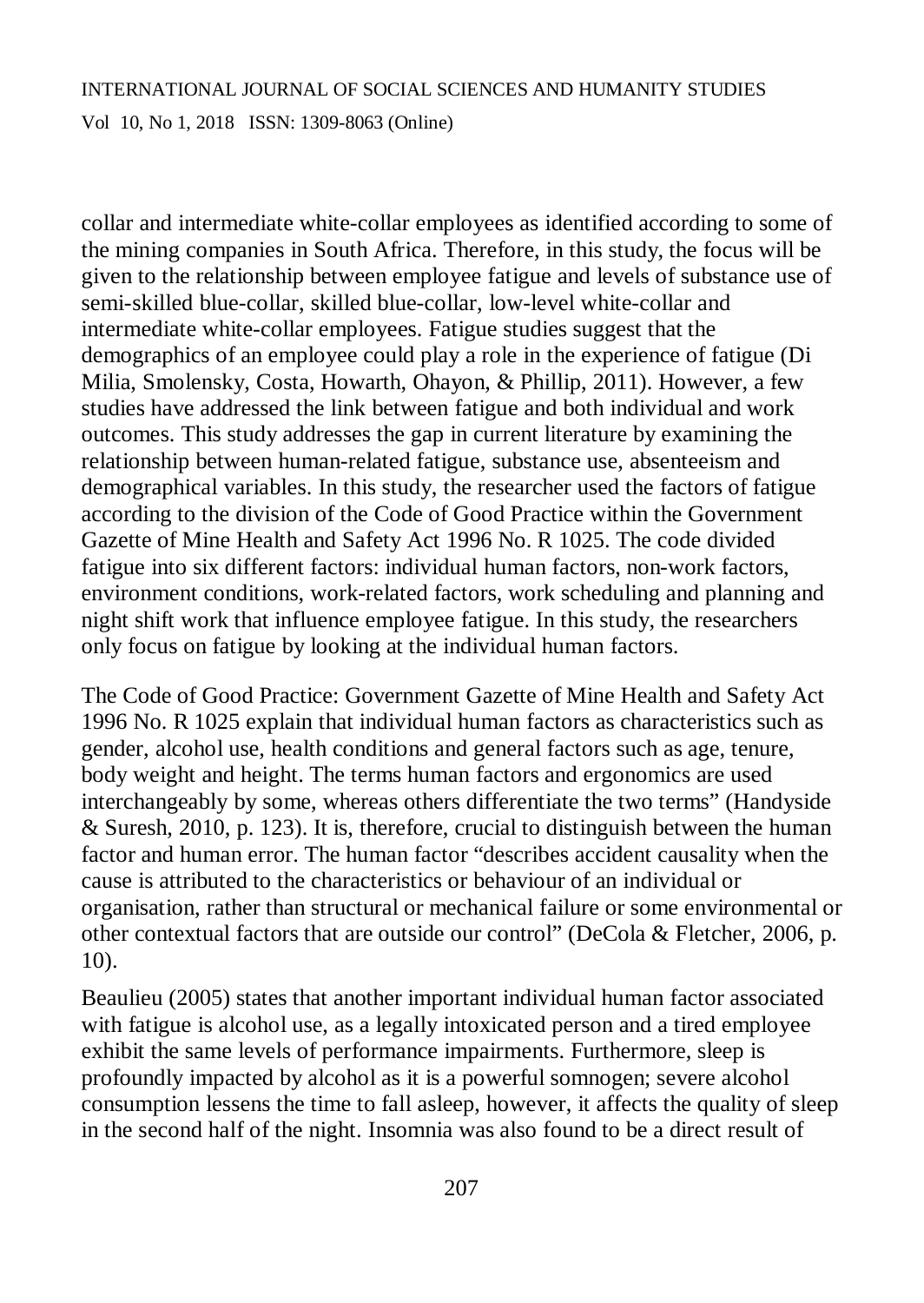withdrawal in alcoholics (Thakkar, Sharma, & Sahota, 2015). This results in economic and social consequences such as reduced productivity, higher accidents and occupational disease rates, absenteeism, higher staff turnover and increased employee compensation rates, liability rates, and vehicle insurance (Beaulieu, 2005).

The primary objective of this research was to determine the relationship between employee fatigue (human-related factors), level of substance use, absenteeism and the demographical information of employees.

# **2. LITERATURE REVIEW**

### **2.1. Relationship between employee fatigue (Human-related factors), demographical variables and substance use**

The relationship between workplace absenteeism and alcohol use remains confusing for researchers. Many researchers specialising in absence research have concluded that no other individual and workplace factor have a more compound effect on absenteeism as that of employee alcohol use (Gmel & Rehm, 2003; Harrison & Martocchio, 1998). Fundamental to this difficulty are two main problems. Harrison and Martocchio (1998) state the first problem to be the supposed nature of the alcohol– absenteeism relationship, specifically the amount of alcohol consumed as opposed to the way it is consumed. Most previous researchers grounded their studies on the reasoning that the quantity and frequency of the consumption of alcohol are connected to absenteeism by the amplified danger of chronic health complications and injury associated with higher levels of drinking. McFarlin and Fals-Stewart (2002) found evidence that the alcohol–absenteeism relationship may be ruled by a temporary or severe impairment mechanism. Regardless of these findings, research has mostly abandoned the likelihood that the amount of alcohol consumed is a predictor of absenteeism.

Bacharach, Bamberger, and Biron (2010) researched the work-related consequences of alcohol use and offer that literature specifies that alcohol consumption can form adverse consequences related to work. A positive correlation can be made between moderate consumption of alcohol and employee absence while high consumption of alcohol has been linked to absenteeism and various other aspects such as accidents, lower scores on technical performance,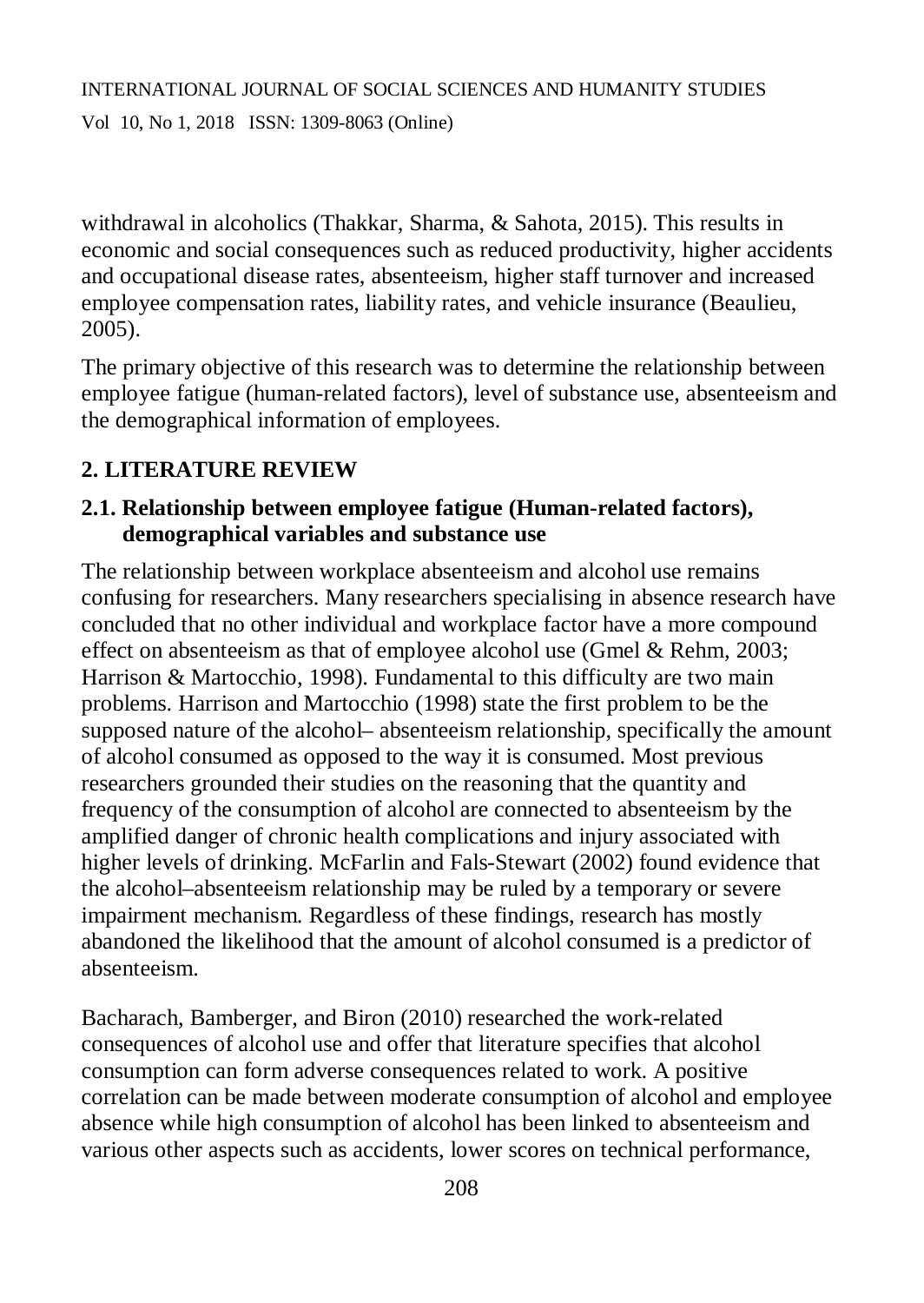productivity, and higher health care costs. There is an increased possibility and length of absence from the workplace due to this opposing impact on employee health. It is evident that extreme drinking over time has increased the risk for a variety of chronic health problems, which in turn, can be directly related to the level of absence by an employee.

In a study conducted by Jones, Hocine, Salomon, Dab and Temime (2015), focusing on demographical (age, sex and years of experience in the profession) and occupational predictors for fatigue and stress, it is found that females where meaningfully more probable than males to report a current state of tiredness. Furthermore, the average age of a mine's workforce may differ significantly from other mines as it is impacted by the location and age of a mine itself. The impact of age on work capability is questioned once the average age reaches 40 years as physical capability is reduced when age increases. A decrease in physical and mental capability is determined in many mine employees over the age of 45 years, this is particularly true when new or unfamiliar requirements are placed on them (McPhee, 2004; Parker, Worringham, Greig, & Wood, 2006; Stedmon, Howells, Wilson, & Dianat, 2012).

#### **2.2. Relationship between blue-collar and white-collar employees: fatigue (human-related factors) and absenteeism**

Taylor (1979) found that white-collar occupations indicate lower absenteeism rates than blue-collar occupations and skilled employees are less absent than semi-skilled employees within blue-collar occupations. Furthermore, Ault, Ekelund, Jackson, Saba, and Saurman (1991), as well as Aaviksoo et al. (2003), explain that blue-collar employees have higher absenteeism rates than white-collar employees. When considering occupational factors, Valirad, Ghaffari, Abdi, Attarchi, Mircheraghi, and Mohammadi (2015) discover, in a study focusing on sickness absence, the most important risk factors for absenteeism is shift work. This emphasis the fact that white-collar employees rarely come into contact with hazards found in the manufacturing sector and, therefore, are less absent from work. Frequent bending-twisting, heavy lifting and hard physical work are the main physical factors found to affect the incidence of absence due to illness.

Janssen et al.'s (2003) study establish that there is a relationship between fatigue and sickness absence, and after investigating this relationship further, it is clear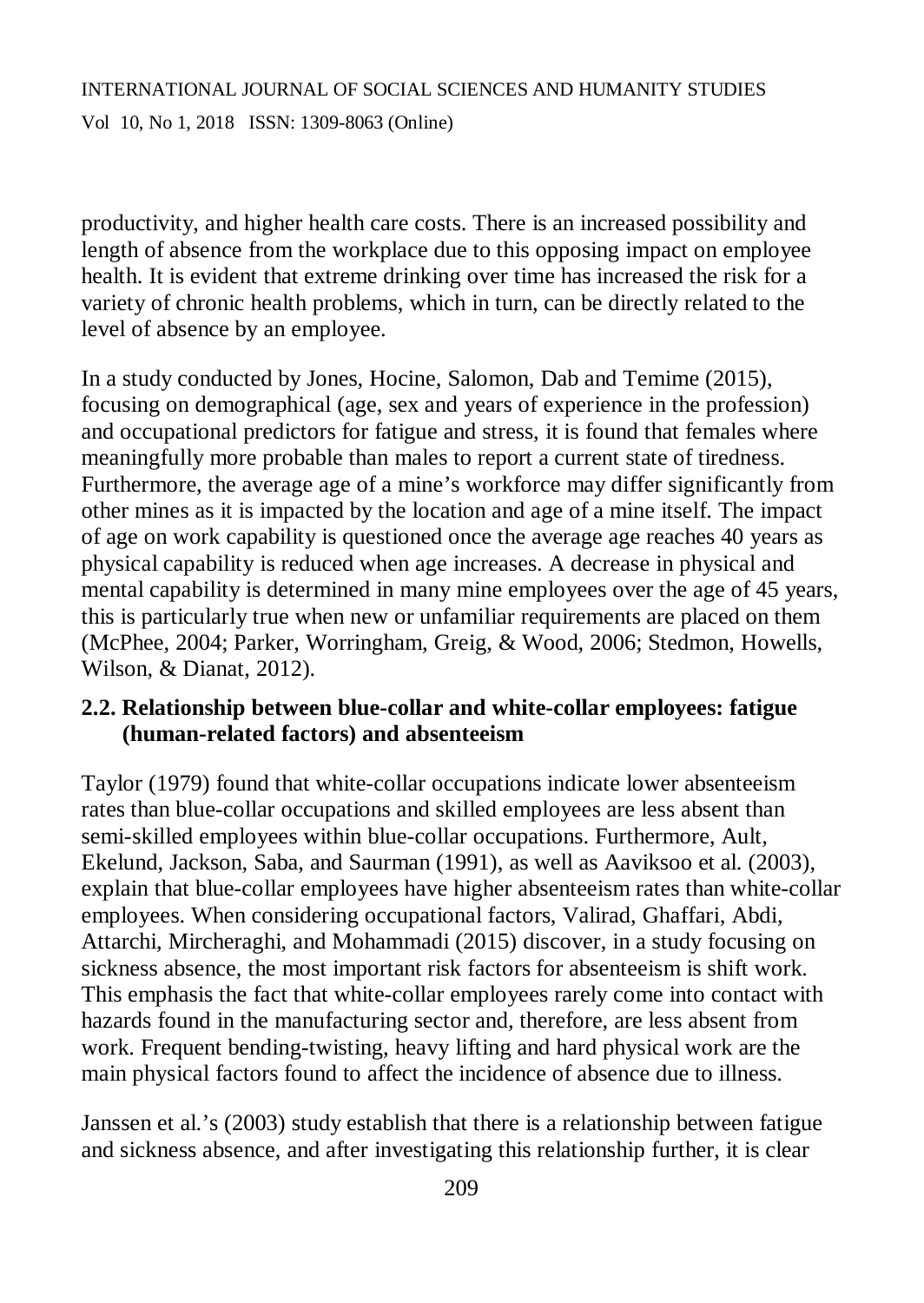that fatigue is particularly strongly related to long-term sickness absence. It is further noted that the risk of fatigue for a quick commencement of short-term sickness absence episodes is also found to be significant. Metzner and Mann (1953) conducted a study focusing on the relationship between absenteeism and blue-collar and white-collar employees. In a study where white-collar employees' fatigue as a predictive risk indicator for long-term sickness absence is investigated, the findings show that fatigue in white-collar males is potentially associated with medically certified (mental) sickness absence (Roelen et al., 2014).

# **3. RESEARCH DESIGN**

# **3.1 Research approach**

A quantitative cross-sectional survey design was used. This method was utilised to describe the information on the studied population (people or firm) collected at a single point in time (Babbie & Mouton, 2008; Hardy & Bryman, 2004). This design can be used to evaluate interrelationships among variables within a population (Shaughnessy & Zechmeister, 1997). It further explains that this design is also ideal to describe and predict functions associated with correlative research.

# **3.2 Participants**

The total sample size consists of 386 employees of a mining company in South Africa and is comprised of the following type of employees: semi-skilled bluecollar (support worker, engineering assistant, security guard, change house cleaner); skilled blue-collar (multi-operators, senior engineering operation, storeman, training clerk); low-level white-collar (supervisors, artisans, training co-ordinator, HR officers); intermediate white-collar (HSE manager, planning manager, mine overseer, HR practitioner, senior geologist and SLC drill and blast engineer); and management (mine engineer, mine manager). The lowest level employees have a level of literacy adequate for a valid completion of the questionnaires. Descriptive statistics of the sample are provided in Table 1. The majority of employees (27.2%) are between 30 and 39 years. More males (82.9%) than females (16.8%) participated in the study. A total of 3.6% of the participants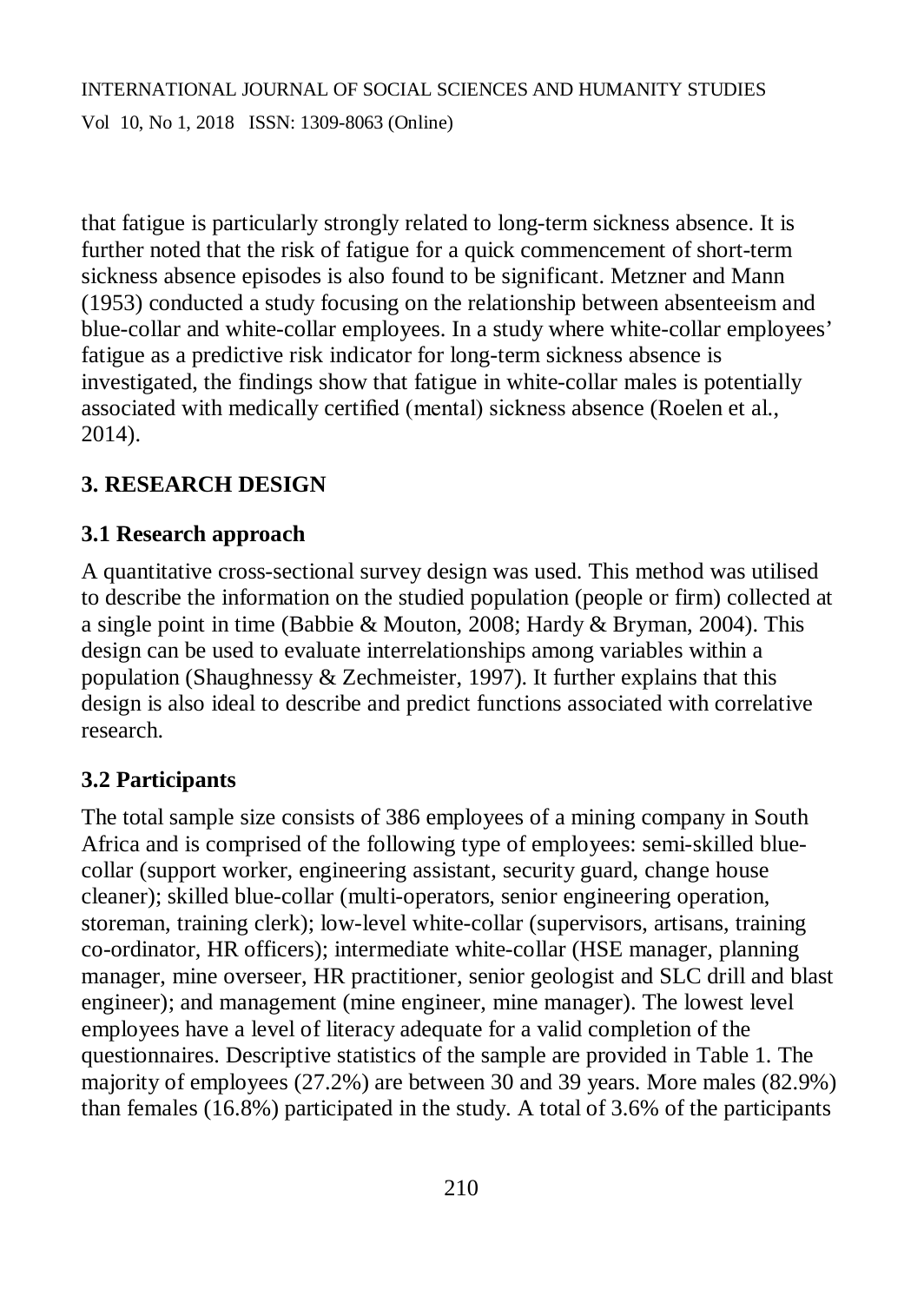are on an intermediate white-collar level. Low-level white-collar employees comprise 33.4% of the participants.

| <b>Item</b>           | Category                                 | Frequency    | Percentage |
|-----------------------|------------------------------------------|--------------|------------|
| Age                   | $19-29(1)$                               | 129          | 33.4       |
|                       | $30-39(2)$                               | 105          | 27.2       |
|                       | $40-49(3)$                               | 75           | 19.4       |
|                       | $50+ (5)$                                | 58           | 15         |
|                       | <b>Missing Response</b>                  | 19           | 4.9        |
| Gender                | Male $(1)$                               | 320          | 82.9       |
|                       | Female (2)                               | 65           | 16.8       |
|                       | <b>Missing Response</b>                  | $\mathbf{1}$ | 0.3        |
| Classification of job | Semi-skilled blue collar<br>(1)          | 157          | 40.7       |
|                       | Skilled blue collar (2)                  | 65           | 16.8       |
|                       | Low-level white collar<br>(3)            | 129          | 33.4       |
|                       | Intermediate white<br>$\text{collar}(4)$ | 14           | 3.6        |
|                       | Management (5)                           | $\mathbf{1}$ | 0.3        |
|                       | Missing                                  | 8            | 2.1        |
| Tenure                | Less than $1$ year $(1)$                 | 75           | 19.4       |
|                       | $2 - 5$ years $(2)$                      | 101          | 26.2       |
|                       | $6 - 10$ years $(3)$                     | 76           | 19.7       |
|                       | $11 - 20$ years (4)                      | 37           | 9.6        |
|                       | Longer than 21 years $(5)$               | 45           | 11.7       |
|                       | <b>Missing Responses</b>                 | 52           | 13.5       |

# **Table 1: Characteristics of participants**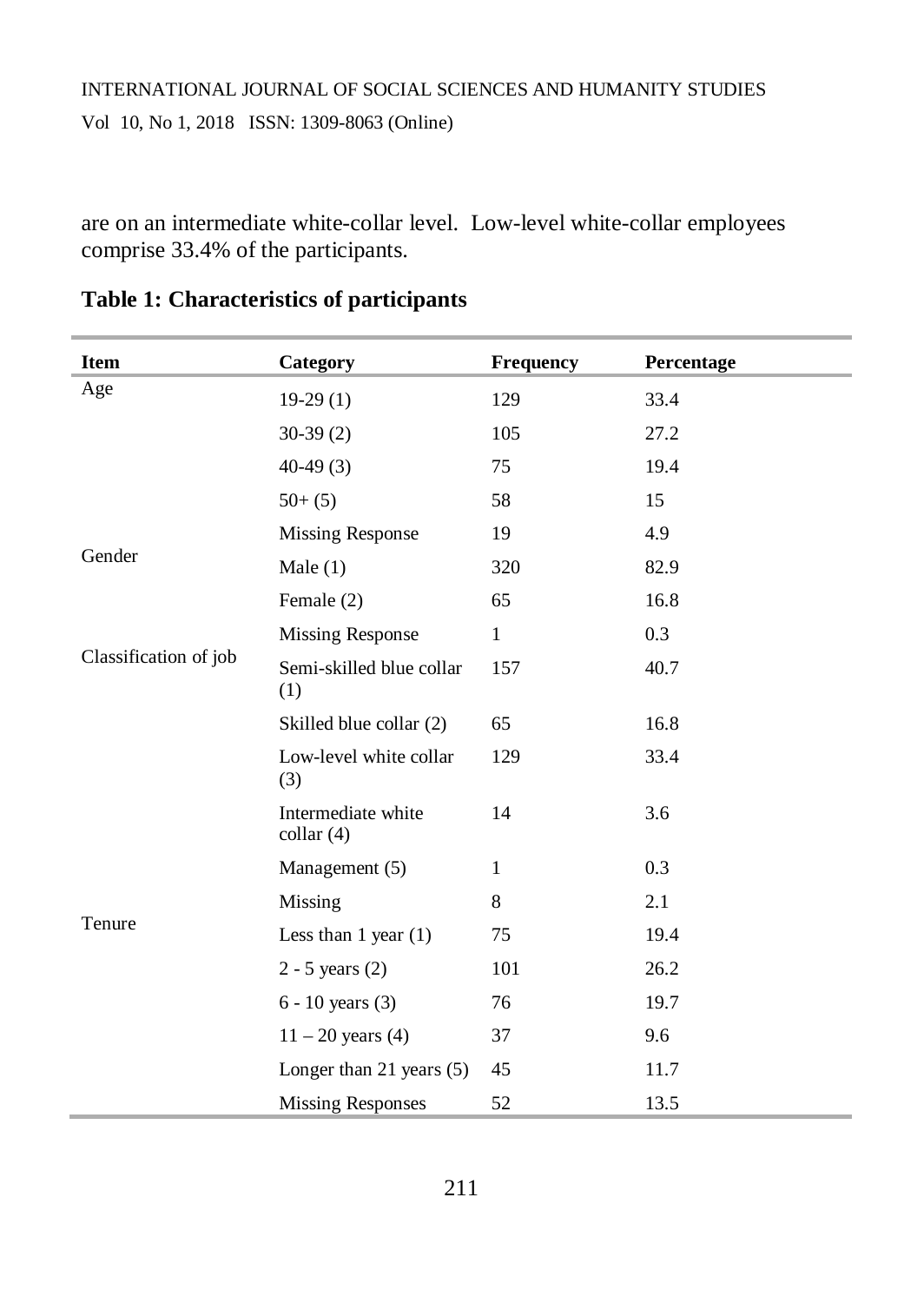Vol 10, No 1, 2018 ISSN: 1309-8063 (Online)

### **3.3 Measuring instruments**

The survey questionnaire consists of different sections that include Section A - The biographical information of the individuals, such as job title, gender, age, tenure, and job classification (Patterson band – blue- and white-collar employees). Section B of the questionnaire includes the Fatigue Measurement Instrument (Ergomax, 2013). Typical questions in the Ergomax (2013) measuring tool for individual human factors include health conditions of an employee where the answers constitute a dichotomous "yes" or "no". Section C includes Substance Use Measurement to determine employee substance use and the original questionnaire was developed by Surujlal, Nolen and Ubane (2012). This questionnaire was later validated and shortened by Surujlal and Keyser (2014) to align it with the industrial sector. The behaviour questionnaire on absenteeism consists of four items as developed by the Isaksson et al. (2003) and Psycones (2006) project. typical questions on this questionnaire range from "How often have you been absent from work due to your state of health over the last 12 months?" to "How often have you gone to work despite feeling that you really should have stayed away due to your state of health over the last 12 months?"

# **3.4 Data analysis**

The data were analysed using the Statistical Program for Social Sciences (SPSS) 24.0. The individual characteristics of the participants as well as the data about individual human factors, non-work factors, environmental conditions, workrelated factors, work scheduling and planning, and night shift work, were summarised using descriptive statistics. Pearson's correlations were utilised to analyse the relationship between employee fatigue and level of substance use, absenteeism and the demographical information of participants. A t-test was conducted to compare which group of employees, white- or blue-collar employees, have a higher level of substance use and also to determine which group of employees have a higher level of human fatigue.

# **4. RESULTS**

Since this study takes into consideration the classification of the job, Table 2 illustrates individual characteristics, human fatigue, (Individual Human Factors) and substance use of participant by the respective classifications of job (semi-blue collar, skilled blue-collar, low level white and intermediate white-collar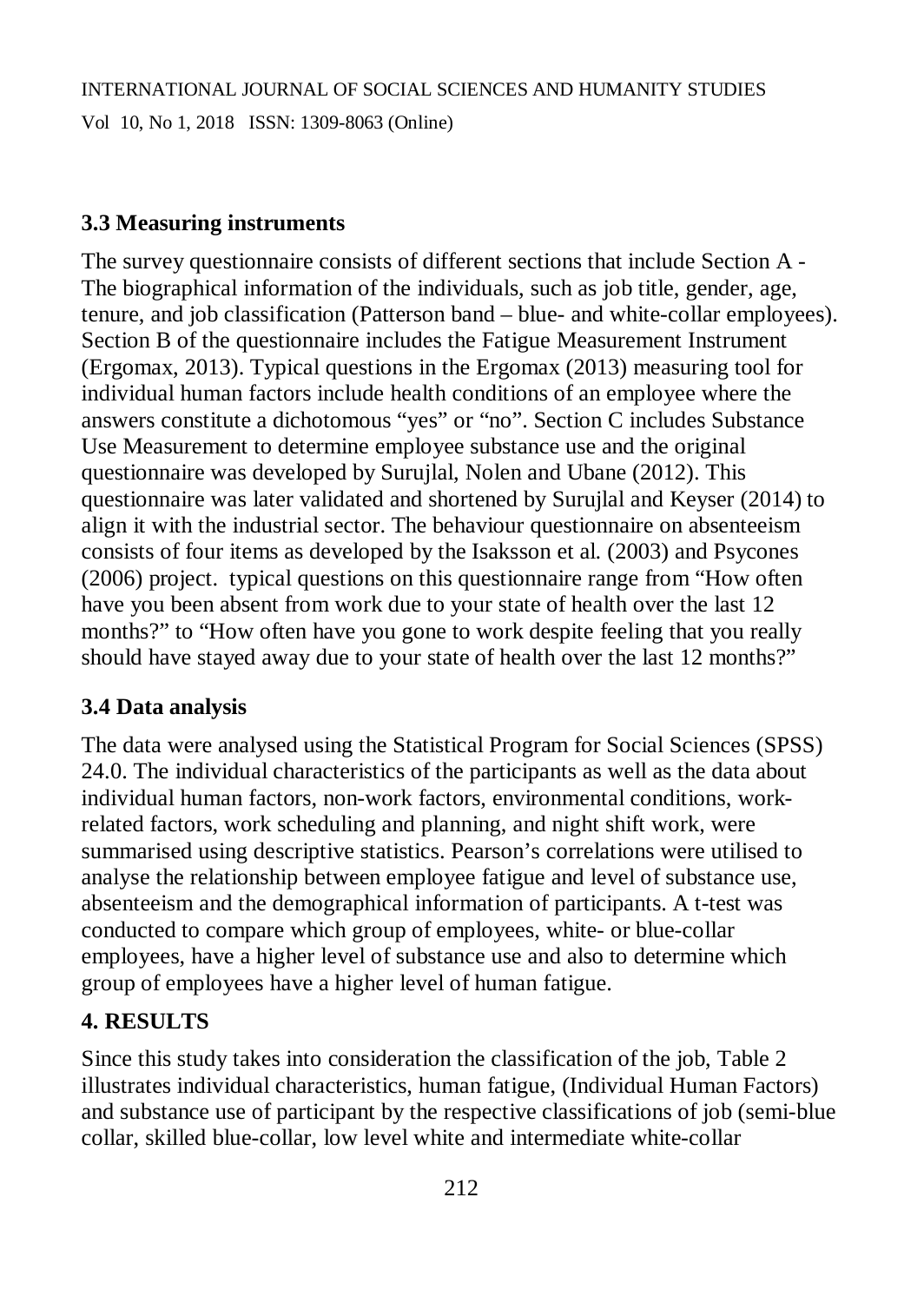Vol 10, No 1, 2018 ISSN: 1309-8063 (Online)

employees). These human fatigue factors are categories and defined as in the Code of Good Practice: Government Gazette of Mine Health and Safety Act 1996 No. R 1025.

|  | Table 2: Individual characteristics of job category, human fatigue, and |  |  |  |
|--|-------------------------------------------------------------------------|--|--|--|
|  | substance use variables of all participants                             |  |  |  |

| <b>Variable</b>           | Semi-skilled<br>blue-collar | <b>Skilled blue-</b><br>collar | <b>Low-level</b><br>white-collar | <b>Intermediate</b><br>white-collar |
|---------------------------|-----------------------------|--------------------------------|----------------------------------|-------------------------------------|
| <b>INDIVIDUAL HUMAN</b>   |                             |                                |                                  |                                     |
| <b>FACTORS</b>            |                             |                                |                                  |                                     |
| Alcohol and substance use |                             |                                |                                  |                                     |
|                           |                             |                                |                                  |                                     |
| <b>YES</b>                |                             |                                |                                  |                                     |
| Alcohol                   | 61.8                        | 46.2                           | 61.2                             | 71.4                                |
| Smoking                   | 26.8                        | 24.6                           | 34.1                             | 35.7                                |
| Other substances          | -                           | -                              | 0.8                              |                                     |
| All of the above          | 2.5                         |                                |                                  |                                     |
| None of the above         | 26.8                        | 41.5                           | 32.6                             | 21.4                                |
| <b>Health conditions:</b> |                             |                                |                                  |                                     |
| Good                      |                             |                                |                                  |                                     |
| Yes                       | 82.8                        | 69.2                           | 82.2                             | 78.6                                |
| N <sub>0</sub>            | 17.2                        | 30.8                           | 17.8                             | 21.4                                |

From Table 2 it is clear that 71.4% of intermediate white-collar employees say they use alcohol and 41.5% of skilled workers say they do not use any alcohol or substances. The majority of employees in all job categories say they health is in a good state. 30.8% of skilled blue-collar workers say that their health is not in good condition.

Pearson's correlations were used to analyse the relationship between the classification of the job, demographical information of an employee, employee fatigue (Individual Human Factors), level of substance use and absenteeism. In Table 3, the Pearson correlation is shown between fatigue (individual human factors), level of substance use, absenteeism, and the demographical information of employees.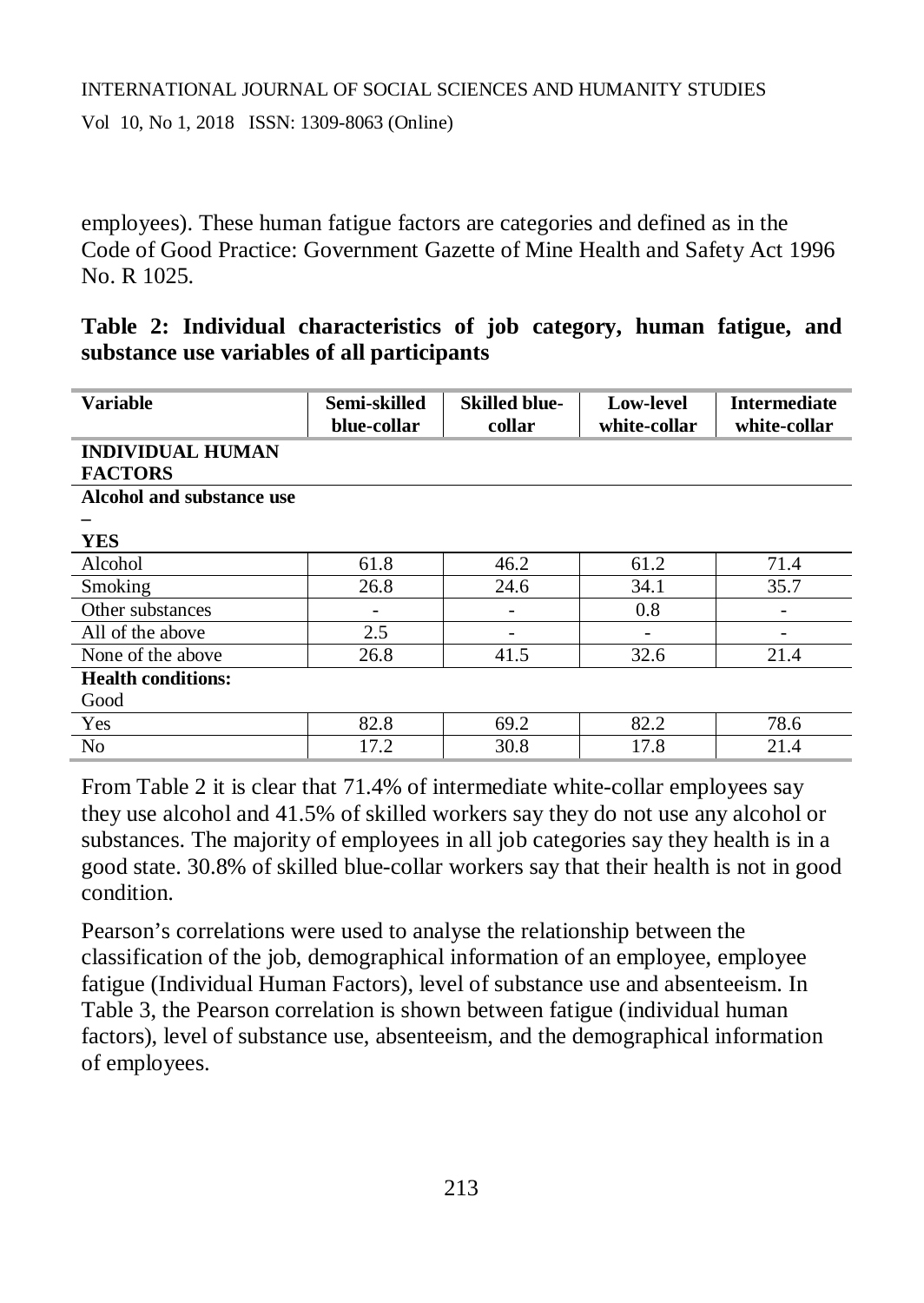Vol 10, No 1, 2018 ISSN: 1309-8063 (Online)

# **Table 3: Pearson correlations between the classification of the job, demographical information of employees, fatigue (individual human factors), level of substance use and absenteeism**

| <b>Item</b>                                                                | 1         | $\overline{2}$ | 3                    | 4                    | 5          | 6                    | $\overline{1}$       | 8          | 9            |
|----------------------------------------------------------------------------|-----------|----------------|----------------------|----------------------|------------|----------------------|----------------------|------------|--------------|
| 1. Classification<br>$\overline{\text{of}}$   $\overline{\text{1}}$<br>Job |           |                |                      |                      |            |                      |                      |            |              |
| Gender<br>2.                                                               | 0.07      | 1              |                      |                      |            |                      |                      |            |              |
| 3. Age                                                                     | $0.21**$  | $-0.03$        | 1                    |                      |            |                      |                      |            |              |
| 4. Tenure                                                                  | $0.27**$  | $-0.18$ **     | $0.62$ **            | 1                    |            |                      |                      |            |              |
| 5. Weight                                                                  | $0.31$ ** | $-0.20$ **     | $0.27**$             | $0.14*$              | 1          |                      |                      |            |              |
| 6. Height                                                                  | 0.03      | $-0.03$        | $-0.09$              | $-0.11$              | 0.10       | 0,10                 |                      |            |              |
| 7. Use alcohol                                                             | 0.05      | $0.13^{*}$     | $0.12^{*}$           | 0.07                 | $-0.07$    | $-0.06$              | $\mathbf{1}$         |            |              |
| 8. Smoking<br>substances                                                   | $-0.05$   | $0.15$ **      | 0.02                 | 0.02                 | 0.02       | 0.05                 | $0.25**$             | 1          |              |
| <b>Other Substances</b><br>9.                                              | $-0.04$   | 0.02           | $-0.09$              | 0.03                 | $-0.08$    | 0.01                 | 0.04                 | $-0.03$    | $\mathbf{1}$ |
| 10. Different<br>Substance                                                 | 0.10      | $-0.02$        | 0.09                 | 0.07                 | $-0.02$    | $\cdot$ <sup>c</sup> | $-0.12$ <sup>*</sup> | $-0.07$    | $-0.01$      |
| 11.No<br>Οf<br>use<br>substances                                           | $-0.10$   | $-0.15$ **     | $-0.11$ <sup>*</sup> | $-0.11$ <sup>*</sup> | 0.04       | 0.05                 | $-0.81**$            | $-0.44**$  | $-0.04$      |
| 12. Drink pattern                                                          | 0.14      | 0.10           | $0.28$ **            | $0.25$ **            | 0.08       | $-0.00$              | $0.44**$             | $0.19^{*}$ | 0.13         |
| 13. Smoking tobacco                                                        | 0.11      | 0.04           | 0.01                 | 0.08                 | $0.18^{*}$ | 0.13                 | $0.22**$             | $0.79**$   | $-0.11$      |
| 14.Absenteeism                                                             | $-0.10$   | $-0.01$        | $-0.01$              | $-0.02$              | $-0.03$    | $-0.09$              | $-0.09$              | $-0.15**$  | $-0.03$      |

\* Statistically significant  $p \le 0.01$ 

† Correlation is practically significant *r >* 0.30 (medium effect)

†† Correlation is practically significant  $r \geq 0.50$  (large effect)

A statically positive relationship exists between job classification (skilled/semiskilled) and age and tenure, but a practically significant relationship exists between the classification of job and weight of an employee. A negative statistically significant relationship exists between gender, tenure, weight, alcohol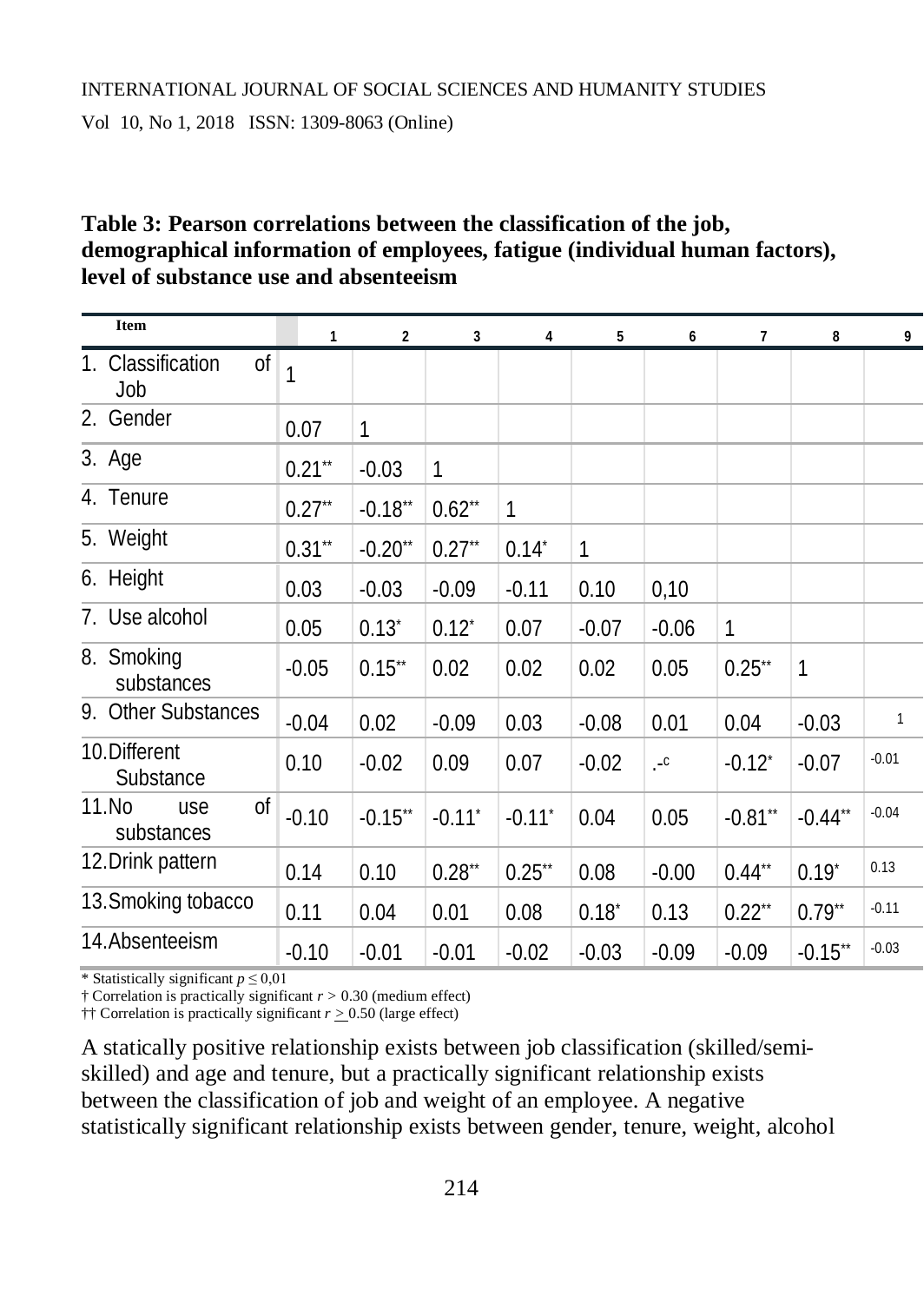use and smoking substances of an employee and a negative relationship with no substance use. A positive high practically significant relationship exists between age and tenure of an employee. A positive statistical relationship exists between age, alcohol use, no use of substances and levels of substance use of employees. A positive relationship exists between tenure, weights of an employee and levels of substance use and a negative statistically relationship exists with no use of the substance. A positive statistically significant relationship exists between alcohol use, smoking, substances and smoking tobacco is observable and a positive, practically significant relationship with medium levels of substance use, while a large negative effect exists with no use of substances. A negative, statistically significant relationship exists between smoking substances and absenteeism, but a high positive practical significant relationship exists between smoking substances, no use of substances, and a negative, practical relationship with a medium effect exists between alcohol use and levels of substance use of an employee. A negative, practical significance exists between no use of substances, levels of substance use and smoking tobacco. A negative practical relationship exists between smoking tobacco and absenteeism.

Next, MANOVA was performed to determine whether or not white- or blue-collar employees have a higher level of substance use.

| Variable              |      | Wilks'<br>Lambda | Df  |      | m≟   |
|-----------------------|------|------------------|-----|------|------|
| Classification of job | 0.09 | 1.84             | 8.0 | 0.07 | 0.06 |
| $\sim$                |      |                  |     |      |      |

**Table 4 MANOVA - Differences of levels of substance use (frequency and quantity of consumption) among the classification of job**

 $\eta^2$  > 0.25 = large effect

\* Statistically significant difference: *p* < 0.05

As seen in Table 4, no significant difference was found between white- or bluecollar employees' level of substance use. These findings are not supported by the findings of Lindberg, Carter, Gislason, and Janson (2001) who state that bluecollar employees smoke more and are more dependent on alcohol when compared to white-collar employees. Walker and Bridgman (2013) further state that differences in alcohol consumption are connected to the position of an employee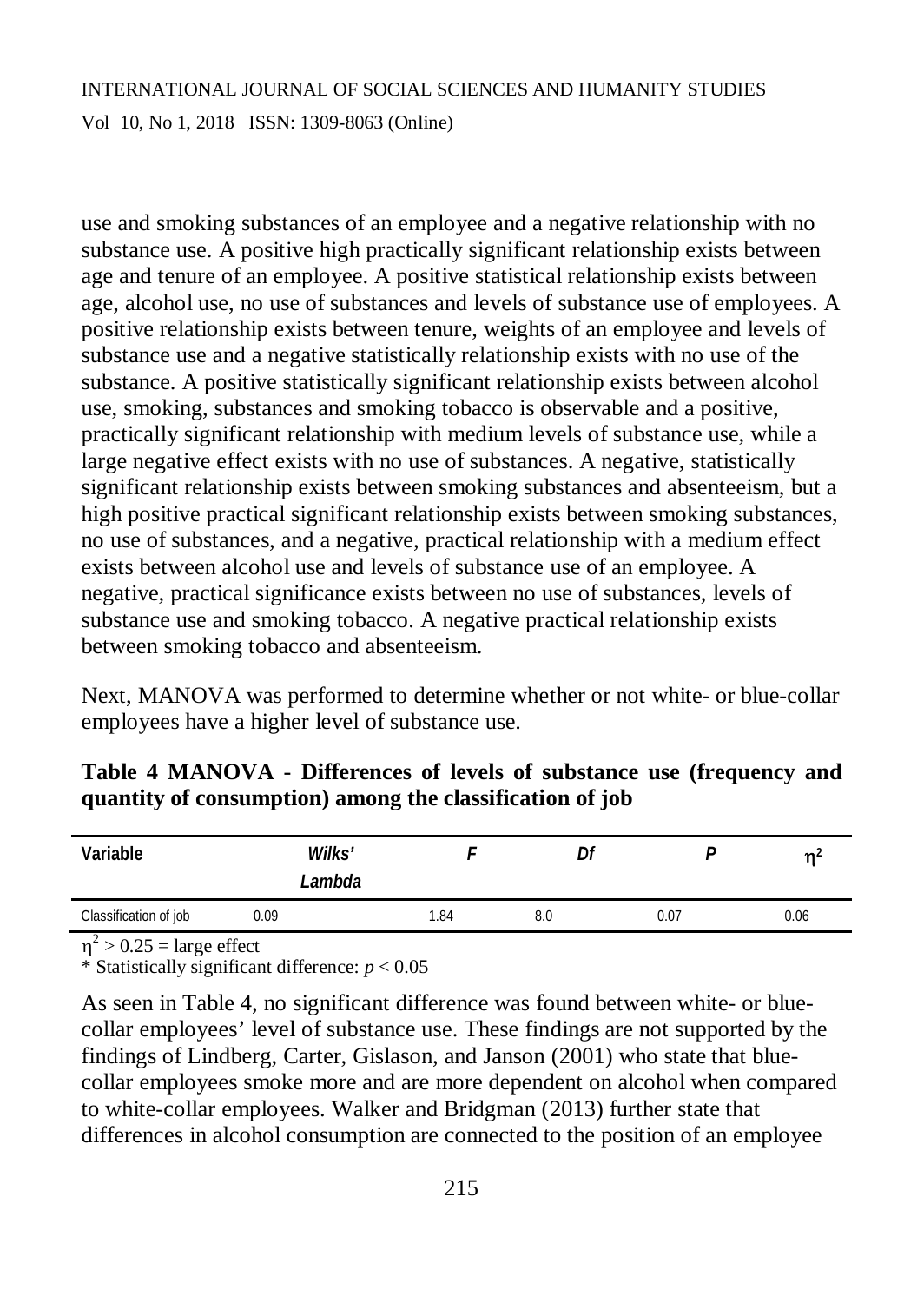in the organisational structure, as well as working conditions. With regards to occupational level managers, blue- and white- collar employees, farmers, and fishers appear to have more alcohol-related difficulties than other employees (Marchand, 2011).

# **5. CONCLUSION AND RECOMMENDATIONS**

The objective of this study was to investigate the relationship, or lack thereof, between fatigue and substance use, as well as if a relationship between fatigue, absenteeism and demographical information of employees exists. From the aetiology of fatigue, it is clear that the concept is multi-dimensional and exists inside and outside the workplace (Tang, Li & Huang, 2016). Furthermore, it is clear from existing literature that national level reports are available on employee fatigue as required by the Code of Good Practice, but these reports do not focus on the relationship between the employee fatigue and levels of substance use. The results indicated that with regards to individual human factors, a positive statistical relationship exists between age, alcohol use, no use of substances and levels of substance use of employees. Such a notion, as previously mentioned, is supported by the SAMHSA (2016) reporting that the mining industry employees engage more in alcohol use as compared to the construction industry. There is no debating the fact that the South African economy is dependent on the mining industry. Further studies must be done to start to fill the lack in the current literature relating to the relationship between employee fatigue, substance use and absenteeism. This research will allow the much-needed research and information to reach both the organisation and the employees that need assistance.

The impact of fatigue is seen not only in its effect on the outside and within the lives of employees in the mining industry. As seen from investigations, fatigue can be fatal to employees such as in the case of Uranium'Ezulwini mine where a fatal accident took place after a rock fall, resulting in the death of one employee; and at Harmony Gold's Kusasalehu, an employee disappeared after a seismic event. Mr David Msiza, the chief inspector of mines in South Africa's Department of Mineral Resources at the time, found that inadequate living conditions, fatigue and poor nutrition were the causes of the fatalities (Matomela, 2011).

The South African mining industry has seen numerous high-profile accidents where fatigue had either a fundamental or contributing role (Schutte, 2010) and,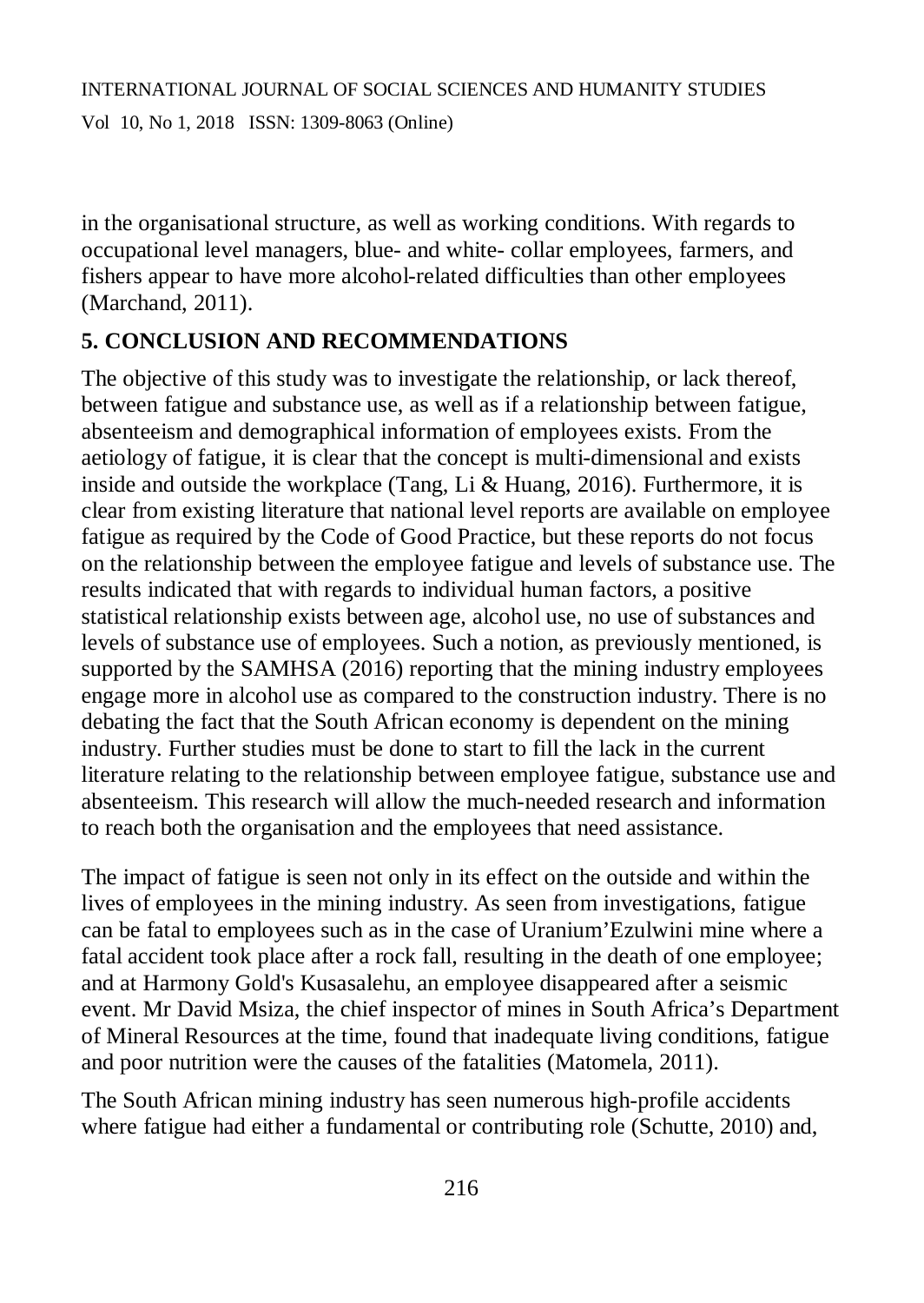therefore, it is important to encourage further research to allow for the management of fatigue from a more inclusive approach. It is recommended that employers develop and implement a fatigue risk management plan in consultation with employees that focuses on promoting a healthy work environment through annual measurements of employee fatigue; a fatigue management training program for employees, not just on an ad hoc basis but rather on an ongoing basis; information sharing sessions or pamphlets; and lastly, creating an employee assistance program that promotes the management of fatigue in the workplace by making employees more aware of consequences if they experience fatigue.

Lastly, it is strongly recommended that the Government Department of Mineral Resources (DMR) employ very strict penalties on mines that do not comply with the Code of Good Practice.

#### **REFERENCES**

Aaviksoo, E., Baburin, A., & Kiivet, R. A. (2013). Risk factors for sickness absence among Estonian Employees. *Occupational Medicine*, 63, 156-159.

Ahmed, S., Babski-Reeves, K., DuBien, J., Webb, H., & Strawderman, L. (2016). Fatigue differences between Asian and Western populations in prolonged mentally demanding work-tasks. *International Journal of Industrial Ergonomics*, 54, 103-112.

American Addiction Centres. (2016). *Drug withdrawal symptoms, timelines, & treatment.* [http://americanaddictioncenters.org/withdrawal-timelines](http://americanaddictioncenters.org/withdrawal-timelines-)treatments/#Alcohol. Accessed: 2017/09/23.

Asare, Y., Schmitt, M., & Bernhagen, J. (2013). The vascular biology of macrophage migration inhibitory factor (MIF)*. Thrombosis and Haemostasis*, 109(3), 391-398.

Ault, R. W., Ekelund, R. B., Jr., Jackson, J. D., Saba, R. S., & Saurman, D. S. (1991). Smoking and absenteeism*. Applied Economics*, 23(4), 743-754.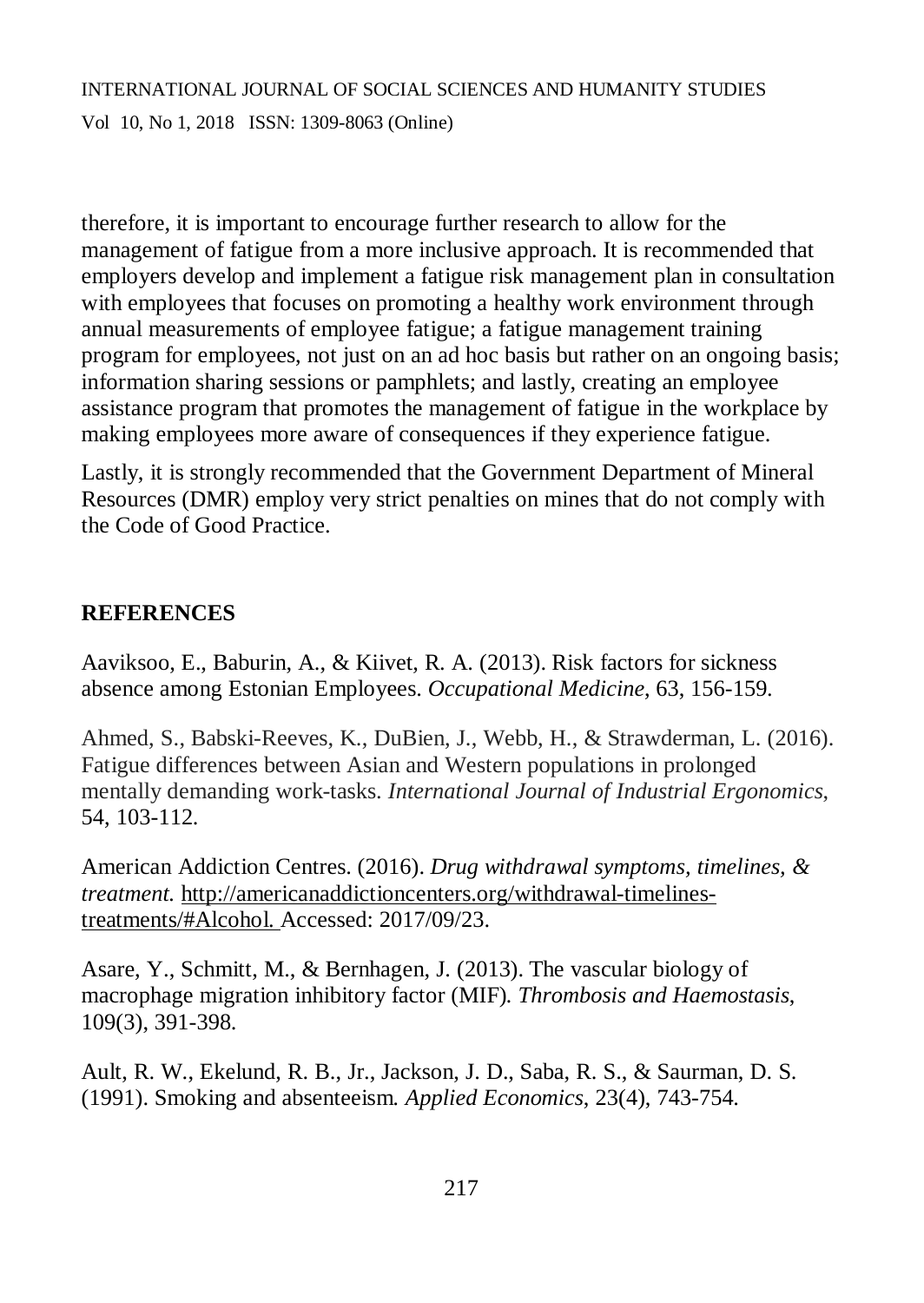Babbie, E., & Mouton, J. (2008). *The practice of social research*. (8<sup>th</sup> ed.). Cape Town: Oxford University Press.

Bacharach, S. B., Bamberger, P., & Biron, M. (2010)*.* Alcohol consumption and workplace absenteeism: The moderating effect of social support. *Journal of Applied Psychology*, 95(2), 334.

Beaulieu, J. K. (2005). *The issues of fatigue and working time in the road transport sector.* Geneva: International Labour Office.

Caldwell, J. A., Caldwell, J. L., & Schmidt, R. M. (2008). Alertness management strategies for operational contexts*. Sleep Medicine Reviews*, 12(4), 257-273.

DeCola, E.G., & Fletcher, S. (2006). *An assessment of the contribution of human factors to marine vessel accidents and oil spills.* Report to Prince William Sound Regional Citizens' Advisory Council. Nuka Research and Planning Group LLC.

Di Milia, L., Smolensky, M. H., Costa, G., Howarth, H. D., Ohayon, M. M., & Phillip, P. (2011). Demographic factors, fatigue, and driving accidents: an examination of published literate. *Accident Analysis and Prevention,* 43, 516-532.

Ergomax. (2013). Fatigue Assessments. Diamond Mine Free State.

Frone, M. R., & Tidwell, M. C. O. (2015). The meaning and measurement of work fatigue: Development and evaluation of the Three-Dimensional Work Fatigue Inventory (3D-WFI). *Journal of Occupational Health Psychology*, 20(3), 273.

Gmel, G. & Rehm, J. (2003). Harmful alcohol use. *Alcohol Research and Health*, 27(1), 52-62.

Handyside, J., & Suresh, G. (2010). Human factors and quality improvement*. Clinics in Perinatology*, *37*, 123–140.

Hardy, M. A., & Bryman, A. (2004). *Handbook of data analysis*. London, Thousand Oaks: Sage Publications.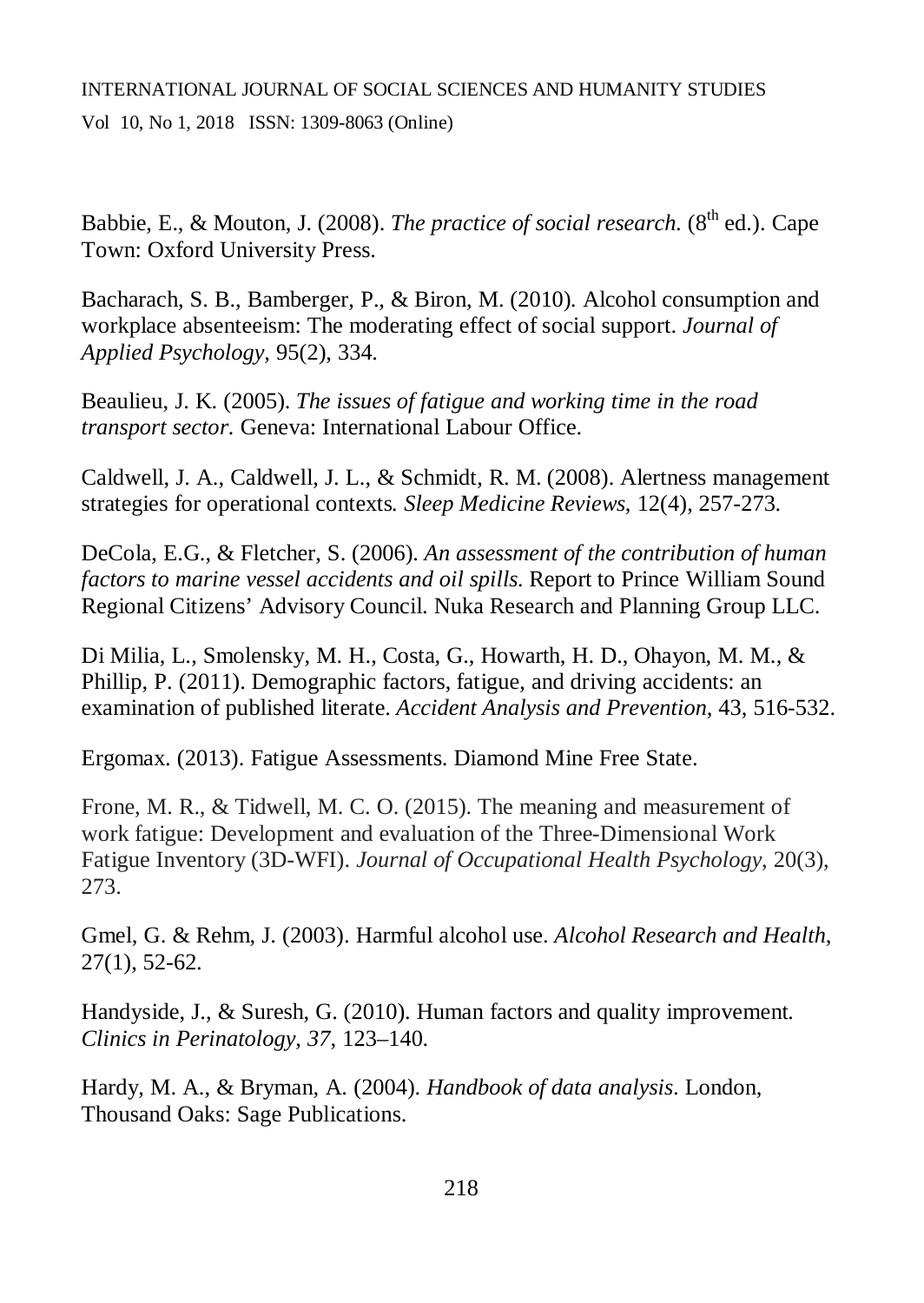Harrison, D. A., & Martocchio, J. J. (1998). Time for absenteeism: A 20-year review of origins, offshoots, and outcomes. *Journal of Management*, 24(3), 305- 350.

Isaksson, K., Bernhard, C., Claes, R., De Witte,H., Guest, D., & Krausz, M. (2003). Employment contract and psychological contracts in Europe. Results from a Pilot study. *SALTSA Report,* 1.

Janssen, N., Kant, I. J., Swaen, G. M. H., Janssen, P. p. M., & Schroer, C. A. P. (2003). Fatigue as a predictor of sickness absence: Results from the Maastricht cohort study on fatigue at work. *Occupational and Environmental Medicine*, 60, 71-76.

Jones, G., Hocine, M., Salomon, J., Dab, W., & Temime, L. (2015). Demographic and occupational predictors of stress and fatigue in French intensive-care registered nurses and nurses' aides: A cross-sectional study*. International Journal of Nursing Studies*, *52*(1), 250-259.

Lindberg, E., Carter, N., Gislason, T., and Janson, C. (2001). Role of snoring and daytime sleepiness in occupational accidents. *American Journal of Respiratory and Critical Care Medicine*, 164.

Marchand, A. (2008). Alcohol use and misuse: What are the contributions of occupation and work organization conditions? *BMC Public Health*, 8(1), 1.

Matomela, D. (2011). *Targets blamed for mine deaths*. Retrieved from [https://www.pressreader.com/south-africa/cape](https://www.pressreader.com/south-africa/cape-)times/20111118/283051231248325.

McFarlin, S. K., & Fals-Stewart, W. (2002). Workplace absenteeism and alcohol use: a sequential analysis. *Psychology of Addictive Behaviors*, 16(1), 17.

McPhee, B. (2004). Ergonomics in mining. *Occupational Medicine*, *54*(5), 297- 303.

Metzner, H. & Mann, F., (1953). Employee attitudes and absences*. Personnel Psychology*, 6(4), 467–485.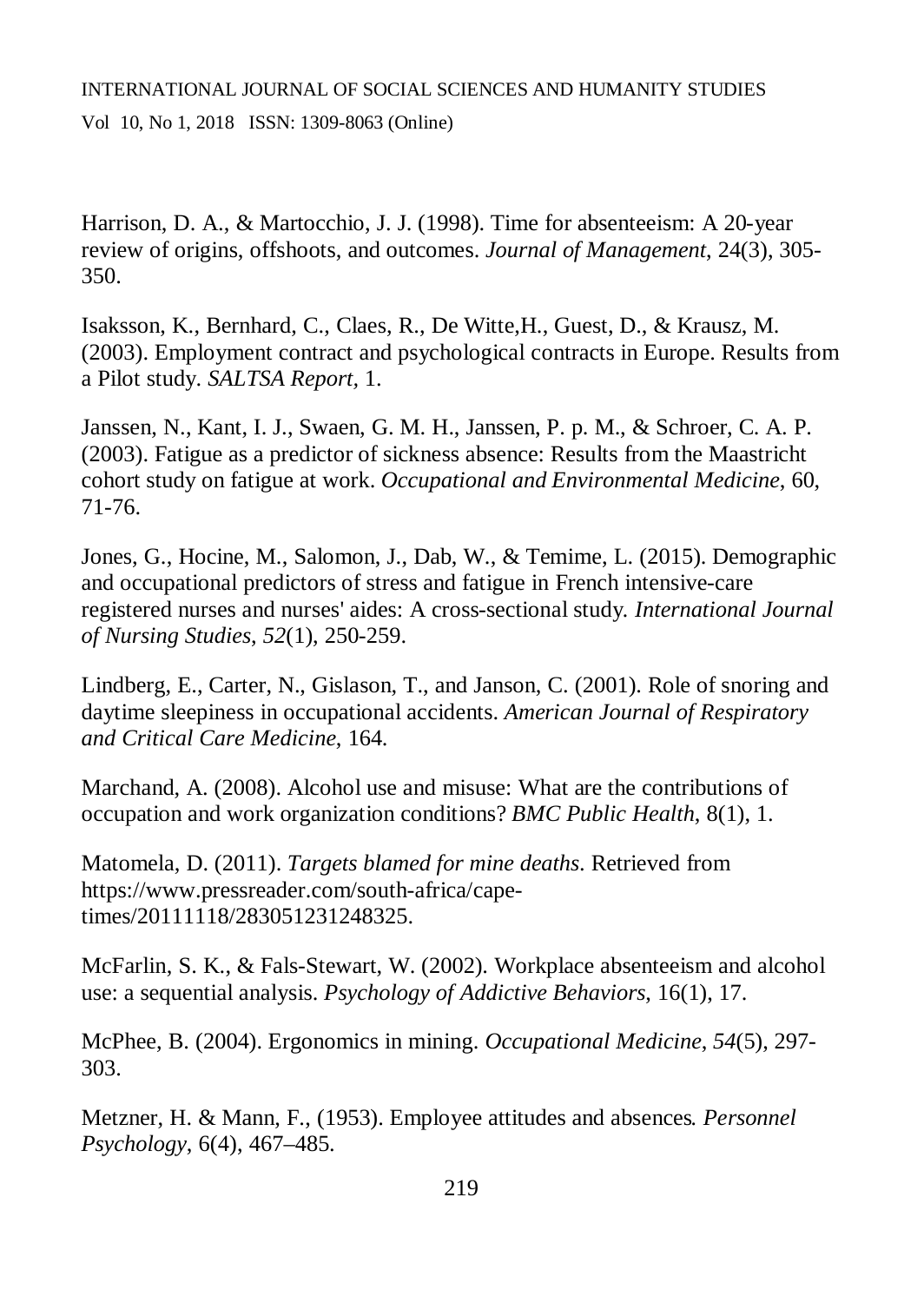Vol 10, No 1, 2018 ISSN: 1309-8063 (Online)

Parker, T. W., Worringham, C. J., Greig, K., & Woods, S. D. (2006). Age-related changes in workability and injury risk in underground and open-cut coal miners.

Psycones. (2006). Retrieved from[:http://cordis.europa.eu/documents/](http://cordis.europa.eu/documents/)

documentlibrary/100123961EN6.pdf.

Roelen, C. A., van Rhenen, W., Groothoff, J. W., van der Klink, J. J., & Bültmann, U. (2014). Prolonged fatigue is associated with sickness absence in men but not in women: prospective study with 1-year follow-up of white-collar employees*. International Archives of Occupational and Environmental Health*, 87(3), 257-263.

Substance Abuse and Mental Health Services Administration's Center for Behavioral Health Statistics and Quality (SAMHSA). (2016). *2015 National Survey on Drug Use and Health: Detailed Tables.* Substance Abuse and Mental Health Services Administration, Rockville, MD.

South Africa. (1996). Code of Good Practice within the Government Gazette of Mine Health and Safety Act 1996 No. R 1025. Government Printers: Pretoria.

SPSS 23. (2016). SPSS 23.0 for Windows. Chicago, IL: SPSS Inc.

Stedmon, A. W., Howells, H., Wilson, J. R., & Dianat, I. (2012). Ergonomics/human factors needs of an ageing workforce in the manufacturing sector. *Health promotion perspectives*, *2*(2), 112.

Surujlal, J., & Keyser, E. (2014). Exploring differences in demographic variables and alcohol consumption amongst university student-athletes. *Mediterranean Journal of Social Sciences*, 5(23), 820-826.

Surujlal, J., Nolan, V. T., & Ubane, T. (2012). Drinking patterns and related consequences among university student-athletes: health and physical activity. *African Journal for Physical Health Education, Recreation and Dance*, *18*(2), 281-292.